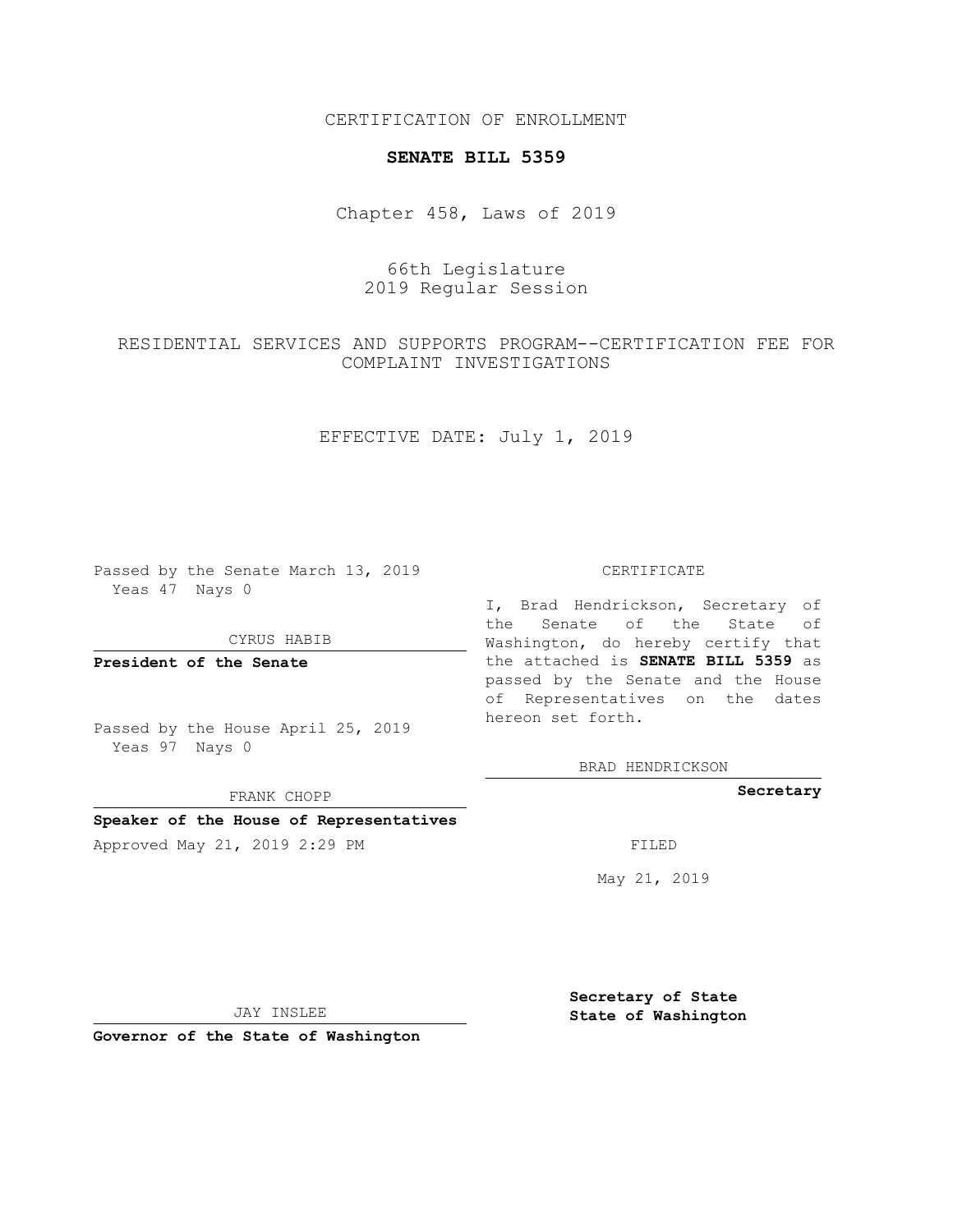### **SENATE BILL 5359**

Passed Legislature - 2019 Regular Session

### **State of Washington 66th Legislature 2019 Regular Session**

**By** Senators Cleveland, Rivers, Darneille, Keiser, Van De Wege, Nguyen, Saldaña, and Wilson, C.; by request of Department of Social and Health Services

Read first time 01/18/19. Referred to Committee on Health & Long Term Care.

 AN ACT Relating to funding investigations to protect individuals with disabilities in the supported living program; adding new sections to chapter 71A.12 RCW; creating a new section; providing an 4 effective date; and declaring an emergency.

BE IT ENACTED BY THE LEGISLATURE OF THE STATE OF WASHINGTON:

 NEW SECTION. **Sec. 1.** INTENT. The legislature finds that the residential services and supports program administered by the department of social and health services under RCW 71A.12.040 and chapter 388-101 WAC has experienced significant growth and that additional funds are needed to enable the department to aggressively investigate and resolve complaints of abuse, neglect, abandonment, and financial exploitation of the vulnerable populations served by the program. The legislature intends to address current funding levels that limit the department of social and health services' ability to promote vulnerable adult protections in the program. The legislature further intends that the cost of complaint investigation should be supported by an appropriate certification fee paid by the regulated businesses.

 NEW SECTION. **Sec. 2.** RESIDENTIAL SERVICES AND SUPPORTS CERTIFICATION FEES. (1) After initial certification, the certified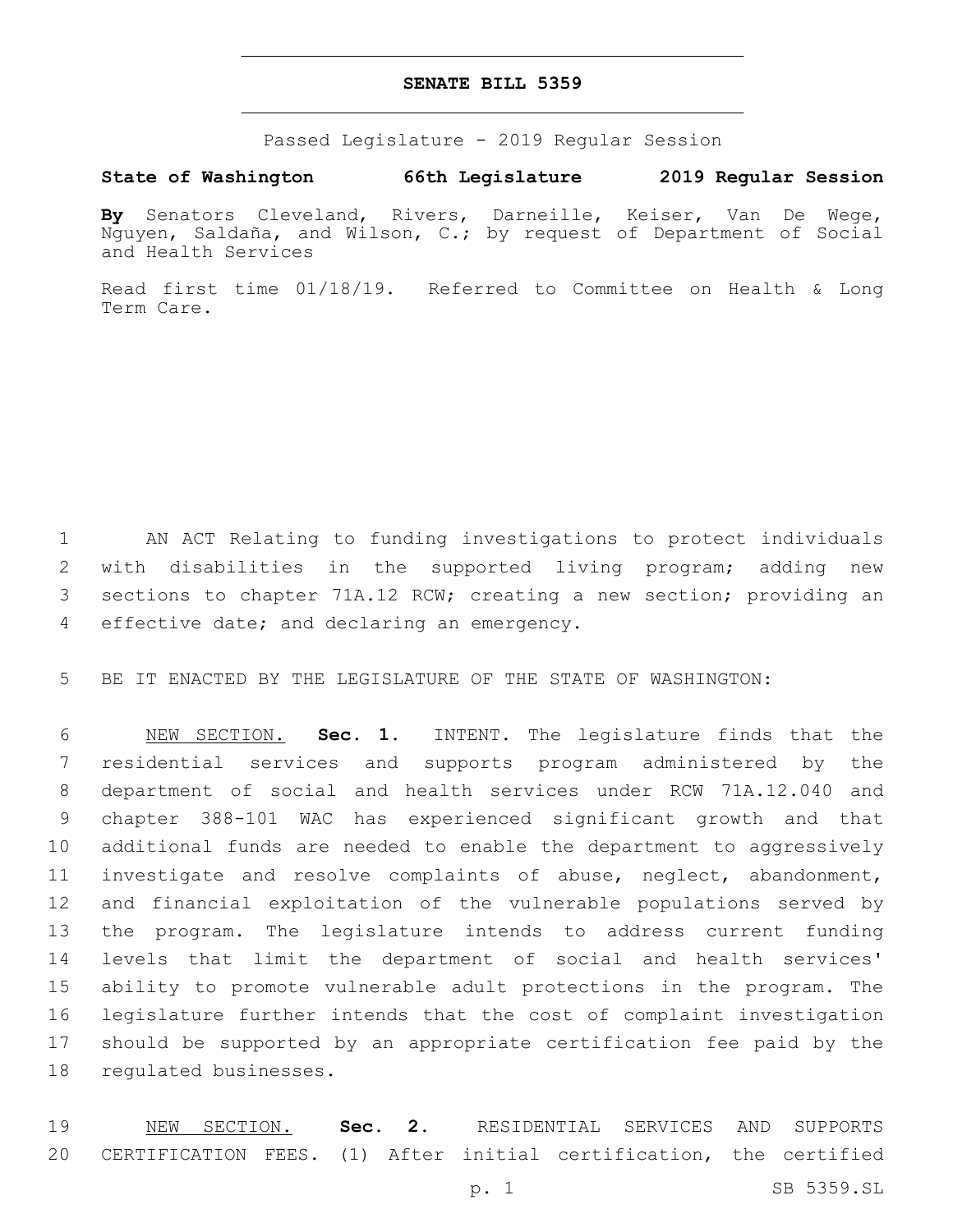provider must pay an annual certification fee in accordance with procedures adopted by the department. The annual certification fee must be established in the omnibus appropriations act and any amendment or additions made to that act. The certification fee established by the omnibus appropriations act or any amendment or additions to the act may not exceed the department's costs of conducting complaint investigations as described in section 3 of this act. The certification fee must include all of the department's cost of paying providers for the amount of the certification fee 10 attributed to medicaid clients.

 (2) No fee may be required of government-operated programs or 12 court-appointed receivers.

 NEW SECTION. **Sec. 3.** DEPARTMENT DUTIES. (1) The department shall use the funds made available under section 2 of this act to conduct complaint investigations in certified residential services and supports programs.

 (2) For the purposes of this section, "complaint investigations" include investigations of (a) complaints about provider practice, and (b) allegations that clients receiving services from the residential services and supports program have been abused, neglected, abandoned, or financially exploited, as those terms are defined in chapter 74.34 22 RCW.

 NEW SECTION. **Sec. 4.** Sections 1 through 3 of this act are each added to chapter 71A.12 RCW.

 NEW SECTION. **Sec. 5.** If the centers for medicare and medicaid services determines that federal funds cannot be appropriated to 27 match state expenditures under this act, the department of social and health services must cease collecting the fee in section 2 of this act, and this act is of no force and effect. If the centers for medicare and medicaid services makes such a determination, the department must notify the office of financial management and the appropriate committees of the legislature. Rules adopted under this act must meet federal requirements that are a necessary condition to the receipt of federal funds by the state.

 NEW SECTION. **Sec. 6.** This act is necessary for the immediate 36 preservation of the public peace, health, or safety, or support of

p. 2 SB 5359.SL